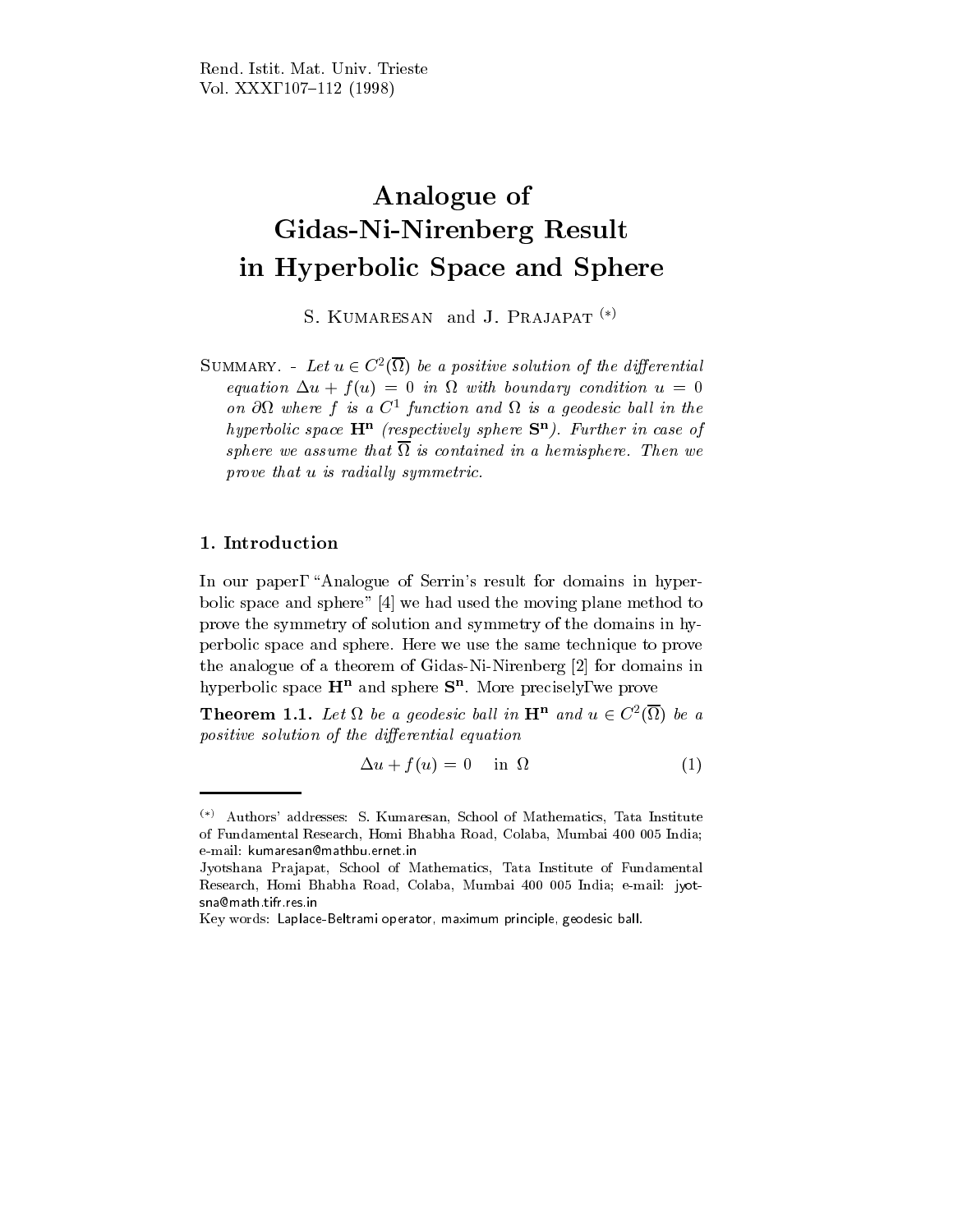$$
u = 0 \quad \text{on } \partial\Omega \tag{2}
$$

where f is a  $C^-$  function. Then a is radiaty symmetric.

**Theorem 1.2.** Let  $\Omega$  be a geodesic ball in  $S^-$  such that  $\Omega$  is contained in a hemisphere. Let  $u \in C^2(\Omega)$  be a positive solution of the die rential entry die entste die staats wat die beste gewone van die beste gewone van die beste gewone van die

$$
\Delta u + f(u) = 0 \quad \text{in } \Omega \tag{3}
$$

$$
u = 0 \quad \text{on } \partial\Omega \tag{4}
$$

where  $f$  is a  $C^-$  function. Then a is radially symmetric.

Remark. We learnt later that Pablo Padilla has proved a version of Theorem 1.2 in his thesis [5]. However, we would like to mention that we have given an intrinsic geometric interpretation of \moving plane method" for the Sphere which allows us to derive results like [4]. Further, to our knowledge the result of Theorem 1.1 is new.

Before giving the proof of theorems, we shall first recall briefly the necessary prerequisites and notation. The details can be found in [4].

### 2. Prerequisites

We shall consider the upper half-space model of the n-dimensional hyperbolic space, i.e.,  $\mathbf{H}^n$  denotes the open upper half space  $\{(x_1,$  $(x_1, x_n) \in \mathbb{R}^n : x_n > 0$  with the Póincare metric  $ds^2 := x_n^{-2} \sum_i dx_i^2$ .<br>Also, **S<sup>n</sup>** denotes the unit sphere  $\{x \in \mathbb{R}^{n+1} : \sum_{i=1}^{n+1} x_i^2 = 1\}$ . It is known that for  $\mathbf{H}^-$  and  $\mathbf{S}^-$ , the isometries are generated by  $\mathbf{R}^$ flections with respect to closed, totally geodesic hypersurfaces" of the respective spaces (see [3]). By a totally geodesic hypersurface , of a Riemannian manifold  $(M, g)$ , we mean a hypersurface with the property that any geodesic of, (with induced metric) is also a geodesic in  $(M, g)$ . Given a closed, totally geodesic hypersurface, (of  $\mathbf{H}^+$  or  $\mathbf{S}^-$ ) we define the reflection  $R_{\Gamma}$  with respect to , as follows: for  $x \in \mathbf{H}^n$  (respectively  $S^n$ ), let  $\gamma$  denote the distance minimising geodesic from x to, such that  $\gamma(0) \in$ , and  $\gamma(t) = x$ . Since  $\mathbf{H}^n$ (respectively  $S^{n}$ ) is complete,  $\gamma(s)$  is defined for all  $s \in \mathbb{R}$ . We define  $R_{\Gamma}(x) = \gamma(-t)$ . Moreover, from [4] we have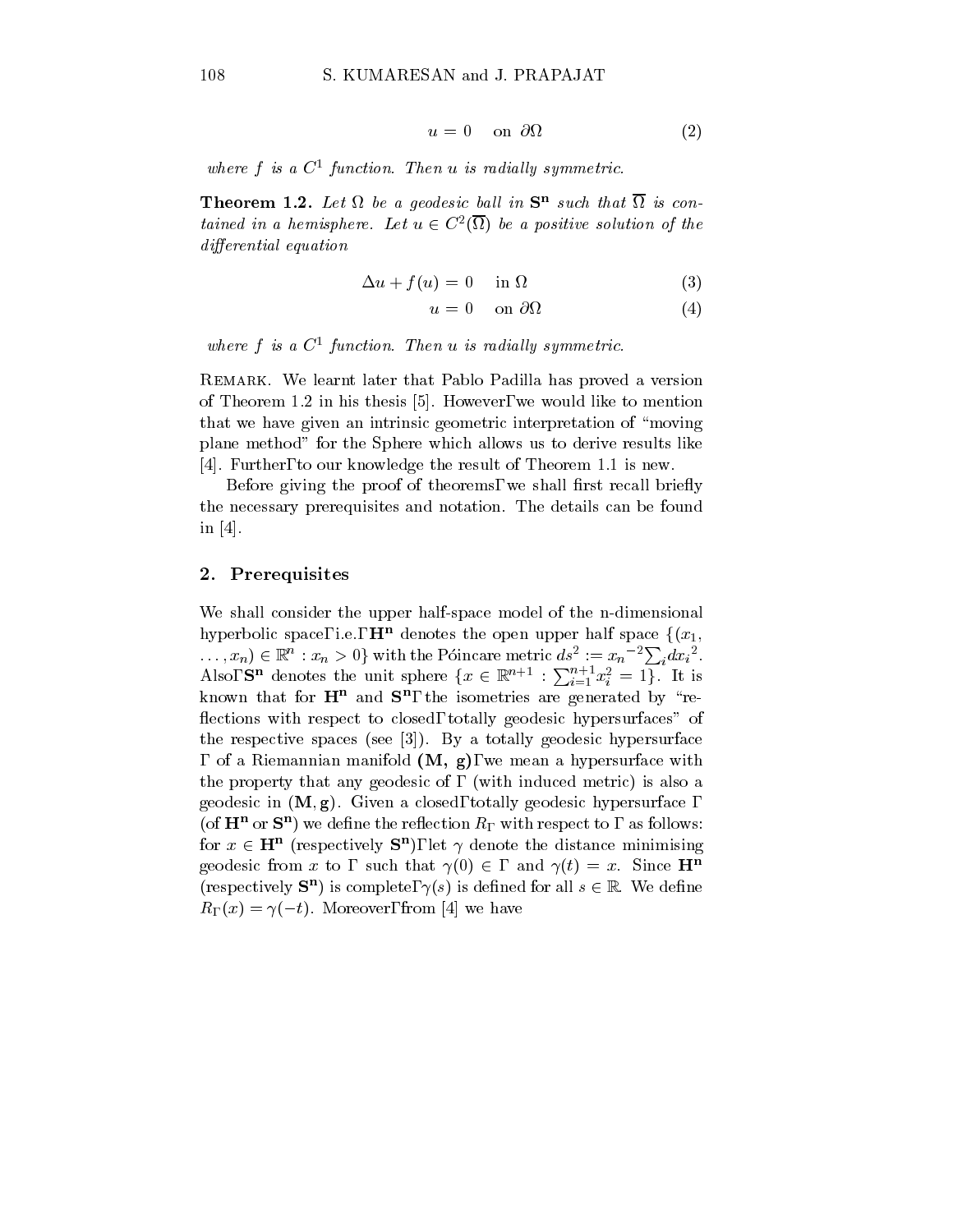**Theorem 2.1.** Let,  $\subset \mathbf{H}^n$  be a totally geodesic hypersurface. Let  $\varphi$  be an isometry of  $\mathbf{H}^n$  which maps, onto  $\Sigma$  which is necessarily a totally geodesic hypersurface. If Reference  $\mu$  (respectively R<sub>2</sub>) achoics the  $\iota$  respectively to  $\iota$  and  $\iota$  are the control of  $\iota$  and  $\iota$  and  $\iota$ 

$$
R_\Sigma\circ\varphi=\varphi\circ R_\Gamma.
$$

Note that  $\Delta$  denotes the Laplace-Beltrami operator on the respective spaces and we shall use the fact the Laplace-Beltrami operator is invariant under isometries.

#### 3. Proof of Theorem 1.1

Recall that the Laplace-Beltrami operator on Hn is given by

$$
\Delta = x_n^2 \left( \sum_{i=1}^n \frac{\partial^2}{\partial^2 x_i^2} \right) + (2 - n)x_n \frac{\partial}{\partial x_n},\tag{5}
$$

where  $x_1, \ldots, x_n$  denotes the usual coordinate system on  $\mathbb{R}^n$ . Since  $\Omega$  is a geodesic ball, given a direction  $\overrightarrow{\nu}$  in  $\mathbb{R}^n$  there exists a totally geodesic hypersurface orthogonal to  $\overrightarrow{\nu}$  such that  $x \in \Omega$  is symmetric about a section with respect to respect the respect to respect the respect to respect the respect to respect t to, as defined above. We shall prove that  $u(x) = u(R_\Gamma x)$  for every such,; which proves Theorem 1.1. As in [4], we prove the symmetry of solution with respect to the particular closed, totally geodesic submanifold  $T_{\lambda} = \{(x_1, \ldots, x_n) \in \mathbf{H}^n : x_1 = \lambda\}$  of  $\mathbf{H}^n$ ; which is orthogonal to  $x_1$ -direction. We shift the hyperplane  $T_\lambda$  i.e., decrease  $\overline{C}$  begins to intersect of the the that T0 begins that T0 be the that T0 be the total T0 be the total T0 begins that T0 tangential to which is a set of  $\alpha$  ,  $\alpha$  ,  $\beta$  and  $\beta$  and  $\beta$  of  $\alpha$  of  $\beta$  of  $\alpha$  of  $\beta$  of  $\alpha$  of  $\beta$ lies on the same side of  $T_{\lambda}$  as the x<sub>1</sub>-direction. Let  $\Sigma'_{\lambda} := R_{\lambda} \Sigma_{\lambda}$ , where  $R_{\lambda}$  denotes the reflection with respect to  $T_{\lambda}$ . Further, let  $\mathcal{L}_{1}$  ,  $\mathcal{L}_{0}$  be such that is so symmetric about  $\mathcal{L}_{\Lambda}$ . We claim that

$$
u(x) = u(R_{\lambda_1}x) \quad \text{for } x \in \Sigma_{\lambda_1}.\tag{6}
$$

For  $\lambda < \lambda_0$ , define  $v_{\lambda}(x) = u(R_{\lambda}x)$ ,  $x \in \Sigma_{\lambda}$ . It follows that  $v_{\lambda}$ satisfies the differential equation

$$
\Delta v_\lambda + f(v_\lambda) = 0
$$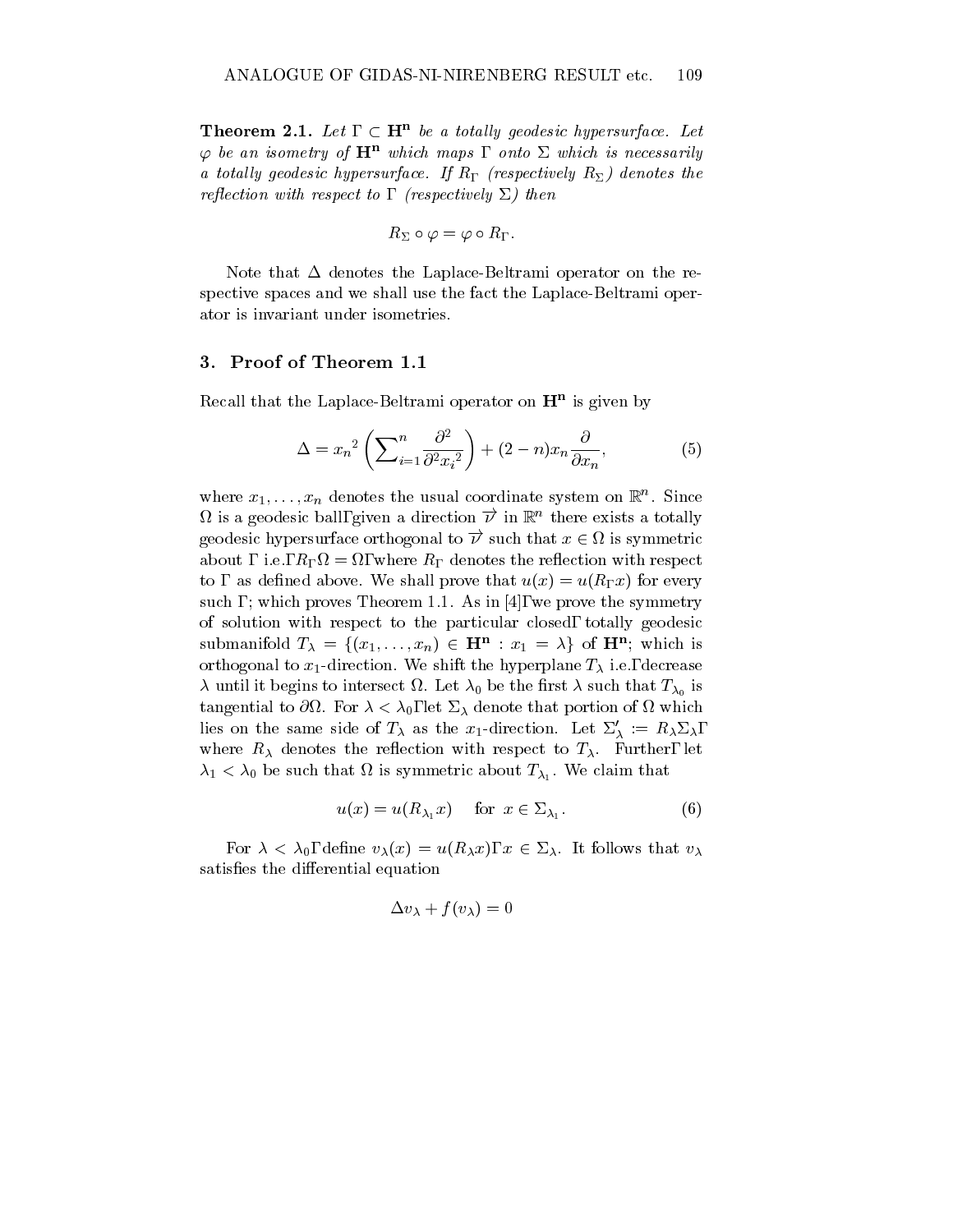on  $\Sigma_{\lambda}$  and the boundary conditions

$$
v_{\lambda} = u \quad \text{on} \quad \partial \Sigma_{\lambda} \cap T_{\lambda},
$$
  

$$
v_{\lambda} > 0 \quad \text{on} \quad \partial \Sigma_{\lambda} \setminus T_{\lambda}.
$$

Consider the function  $w_{\lambda}(x) = v_{\lambda}(x) - u(x), x \in \Sigma_{\lambda}$  which satisfies the differential equation

$$
\Delta w_{\lambda} + h(x)w_{\lambda} = 0 \quad \text{on} \quad \Sigma_{\lambda} \tag{7}
$$

for  $L^{\infty}$  function h and boundary conditions

$$
w_{\lambda} = 0 \quad \text{on} \quad \partial \Sigma_{\lambda} \cap T_{\lambda},
$$
  

$$
w_{\lambda} \ge 0 \quad \text{on} \quad \partial \Sigma_{\lambda} \setminus T_{\lambda}.
$$

i.e.,

$$
w_{\lambda} \ge 0 \quad \text{on} \quad \partial \Sigma_{\lambda}.\tag{8}
$$

Note that  $w_{\lambda}$  satisfies the equations (7) and (8) for all  $\lambda < \lambda_0$ . We shall show that  $w_{\lambda_1} \equiv 0$ , which proves (6).

CLAIM: for  $\lambda$  near  $\lambda_0, w_\lambda > 0$  on  $\Sigma_\lambda$ .

For the proof of claim, we require the following version of maximum principle [1, Proposition 1.1]:

**Proposition 3.1.** Let  $\Omega$  be a domain in  $\mathbb{R}^n$  with  $\text{diam}(\Omega) \leq d$ . Con $s$ ider a second order ellplic operator  $L$  on  $\Omega$  queen by

 $L = a_{ij}(x)\partial_{ij} + b_i(x)\partial_i + c(x),$ 

with  $L$  - coefficients and which is uniformly elliptic  $\mathcal{L}$ 

$$
c_0|\xi|^2\leq a_{ij}(\xi)\leq C_0|\xi|^2,\quad c_0,C_0>0\quad\text{for all }\xi\in\mathbb{R}^n,
$$

and satisfying the satisfying the satisfying of the satisfying state  $\mathcal{L}_1$ 

$$
\left(\sum {b_i}^2\right)^{\frac{1}{2}}, \quad |c| \leq b.
$$

Let  $z \in W_{loc}^{1,\infty}(\Omega)$  be such that

$$
Lz \ge 0 \quad \text{in } \Omega
$$

and

$$
\overline{\lim}_{x \to \partial \Omega} z(x) \le 0.
$$

 $\pm$  here exists  $\pm$  0 appending only on n, a, c0 and b such that if  $\text{meas}(\Omega) = |\Omega| < \delta$  then  $z(x) \leq 0$  in  $\Omega$ .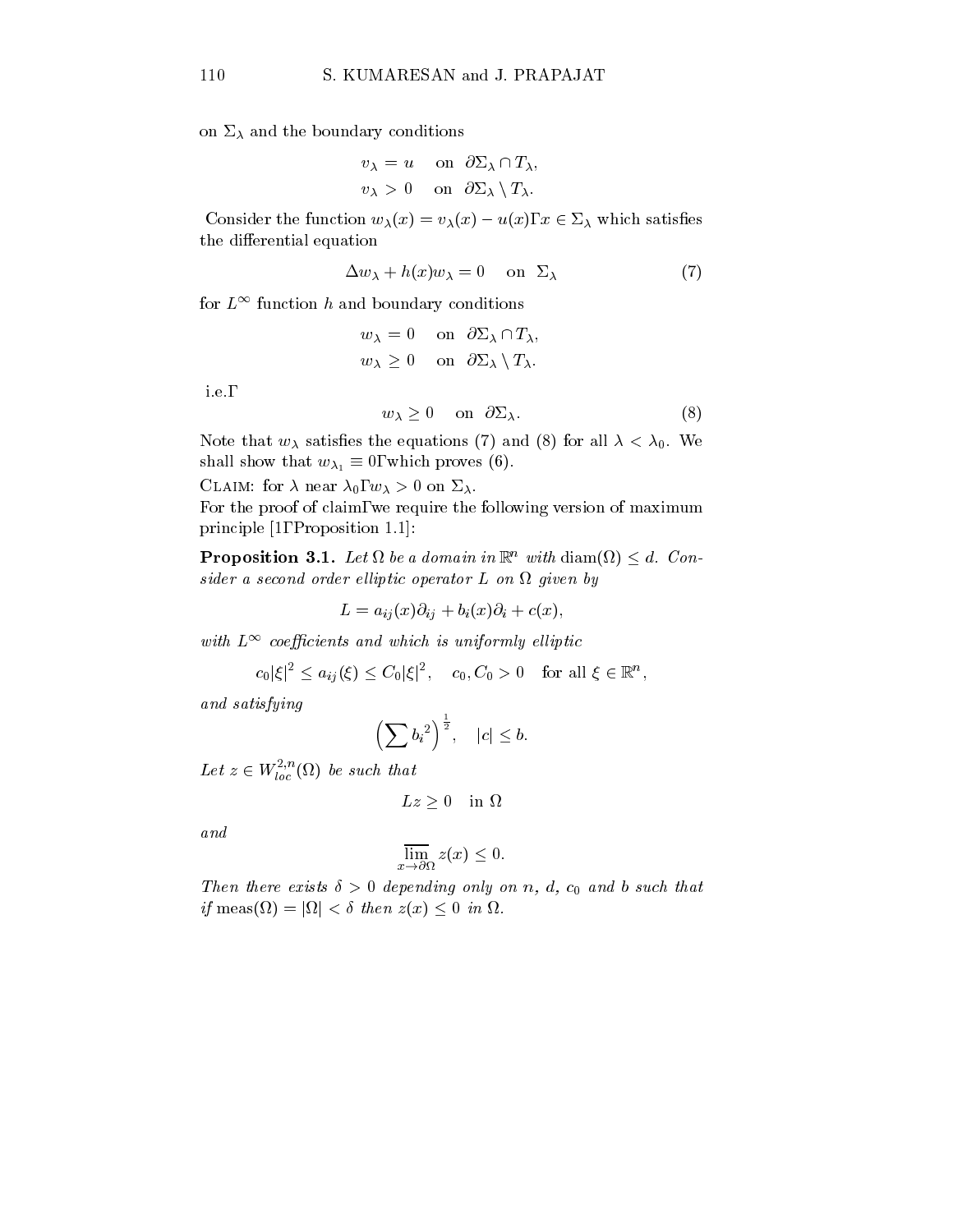For the application of the above proposition to  $\mathbf{H}^n$ , we use the ract that the measure on  $\bm{\mathrm{H}}^{-1}$  is absolutely continuous with respect  $\bm{\mathrm{H}}$ to the usual Lebesgue measure on  $\mathbb{R}^n$ .

For  $\lambda$  near  $\lambda_0$ , the measure of  $\Sigma_\lambda$  is less than the  $\delta$  given by the above proposition, where  $L$  is now the Laplace-Beltrami operator on  $\mathbf{H}^+$  given by (5). Since  $w_{\lambda}$  satisfies the differential equation

$$
\Delta w_{\lambda} + h(x)w_{\lambda} = 0 \quad \text{on } \Sigma_{\lambda},
$$

for  $L^{\infty}$  function h and boundary condition

$$
w_{\lambda} \geq 0
$$
 on  $\partial \Sigma_{\lambda}$ ,

it follows from the proposition that  $w_{\lambda} \geq 0$  on  $\Sigma_{\lambda}$ . Now from the restricted version of maximum principle [5], either  $w_{\lambda} \equiv 0$  or  $w_{\lambda} > 0$ . For  $\lambda_0 - \lambda$  small,  $w_{\lambda} \neq 0$  for otherwise we get a contradiction to  $u > 0$  $\ldots$  . Hence  $\ldots$   $\lambda$  is a set  $\ldots$   $\lambda$  and  $\ldots$  is a set  $\ldots$ 

Define  $\mu = \sup\{\lambda : w_s > 0 \text{ for all } s \in (\lambda, \lambda_0)\}.$ 

CLAIM:  $\mu = \lambda_1$ .

*Proof of the claim:* suppose  $\mu > \lambda_1$ . By continuity, we have  $w_{\mu} \geq 0$ . Further since  $\mu > \lambda_1$ ,  $w_{\mu}$  satisfies the equations (7) and (8). Hence by restricted version of maximum principle, either  $w_{\mu} \equiv 0$  or  $w_{\mu} > 0$ in  $\Sigma_{\mu}$ . Now,  $w_{\mu} \equiv 0$  gives a contradiction to fact that  $u > 0$  in  $\Omega$ . Hence  $w_{\mu} > 0$  in  $\Sigma_{\mu}$ .<br>Choose a compact set  $K \subset \Sigma_{\mu}$  such that

$$
\operatorname{meas}(\Sigma_{\mu}\setminus K)<\frac{\delta}{2},
$$

where  $\delta$  is the constant chosen in the proposition above. Then  $w_{\mu} > 0$ on K. Since K is compact, there exists  $\overline{\lambda}$  near  $\mu$  and  $\lambda_1 < \overline{\lambda} < \mu$ such that

$$
w_{\overline{\lambda}} > 0 \quad \text{on } K. \tag{9}
$$

Further we may choose  $\overline{\lambda}$  such that

$$
\operatorname{meas}(\Sigma_{\overline{\lambda}} \setminus K) < \delta.
$$

On  $\Sigma_{\overline{\lambda}} \setminus K$ ,  $w_{\overline{\lambda}}$  satisfies the differential equation (7) with boundary condition  $w_{\overline{\lambda}} \geq 0$  on  $\partial(\Sigma_{\overline{\lambda}} \setminus K)$ . Since meas $(\Sigma_{\overline{\lambda}} \setminus K) < \delta$ , by proposition it follows that  $w_{\overline{\lambda}} \geq 0$  on  $\Sigma_{\overline{\lambda}} \setminus K$ . Therefore,  $w_{\overline{\lambda}} \geq 0$  on  $\Sigma_{\overline{\lambda}}$ .